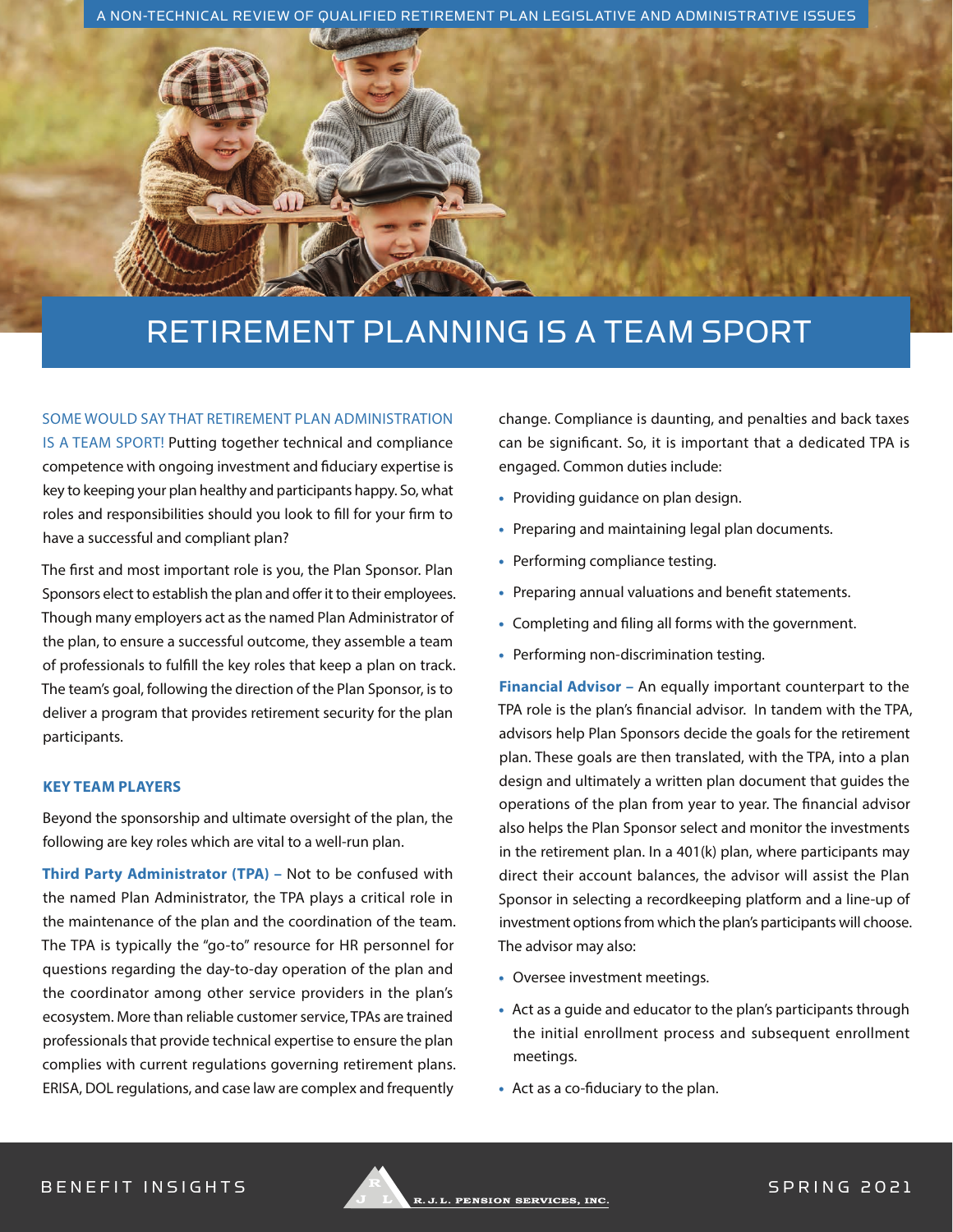**Recordkeeper/Custodian –** The recordkeeping platform in a participant directed 401(k) plan keeps track of the participant's investment selections and account balances. The plan's custodian holds the plan's assets and handles buying and selling of investments for contributions, investment exchanges, and distributions. These services can be provided as a bundle or independently offered.

Other important members of the team:

- **•** Payroll Providers Payroll providers play a key role in 401(k) plans by recording participant salary deferral percentages and calculating the deductions and appropriate taxes on the contributions to the plan.
- **•** Plan Auditor For plans over 100 participants, a financial statement audit is performed by a certified public accountant.
- **•** Retirement Plan Fiduciary Though not a requirement, many advisors have migrated to taking on a fiduciary role in retirement plans by acting in a 3(21) or 3(38) capacity.
- **•** ERISA Attorney Many Plan Sponsors and TPAs may need the assistance of an ERISA attorney in certain areas of retirement plan administration such as QDROs, voluntary compliance programs, or in the event of a legal action against the plan.
- **•** 3(16) Fiduciary A Plan Sponsor may hire a firm to fill the role of the Plan Administrator as stated in the plan document.

### **BUNDLED VS UNBUNDLED SERVICING OPTIONS**

As with most things in life, there is no perfect answer that fits everyone in every situation. Many of the services mentioned in this article can be linked together and offered in "bundles." On the surface, this may seem the easier route, but bundled does not give the Plan Sponsor the ability to evaluate each component on its own, so many trade-offs in services and expertise may occur.

An unbundled approach strives to offer the Plan Sponsor a more a la carte approach to the services they use to design their plan. With a good TPA and advisor relationship, the Plan Sponsor can be easily guided through the selection process by relying on the experience of these professionals. Many believe this approach ultimately ends up with the design and structure that works best for their employees. Be aware that, though cheaper fees and overall costs may be offered through bundled providers, it is possible that recordkeeping or compliance costs are being offset in other areas like investment management fees.

### **ULTIMATE OVERSIGHT**

Ultimately, the Plan Administrator and Plan Sponsor must ensure that the service providers are fulfilling their duties. By relying on a close relationship with their TPA and Financial Advisor, Plan Sponsors can feel confident that they are creating a plan that will serve the retirement needs of their employees and steer clear of any issues with governing entities. **■**



CONGRATULATIONS! IT'S A RETIREMENT PLAN!

SO, YOU'VE SOLD YOUR BUSINESS AND NOW YOU'RE ASKING THE QUESTION "WHAT HAPPENS TO THE RETIREMENT PLAN?"

You are not alone. In the world of mergers and acquisitions, it is not uncommon for retirement plans to be overlooked in the process. The options available depend upon the type of transaction taking place and the timing, that is  $-$  has the transaction already occurred, or is it set for a prospective date? The transaction that takes place is typically classified under one of two categories, an asset sale or a stock sale. We will explore each of these transaction types along with the options available under each below.

### **ASSET SALE**

In an asset sale, the assets of an entity are purchased by another company. Some examples of assets include equipment, licenses, goodwill, customer lists, and inventory. While the seller's assets have been purchased, their entity will continue to exist until properly closed down. The buyer generally does not acquire the liabilities of the seller in this scenario. This includes the retirement plan. Once the sale takes place, the seller can terminate the retirement plan and distribute all assets, or they can continue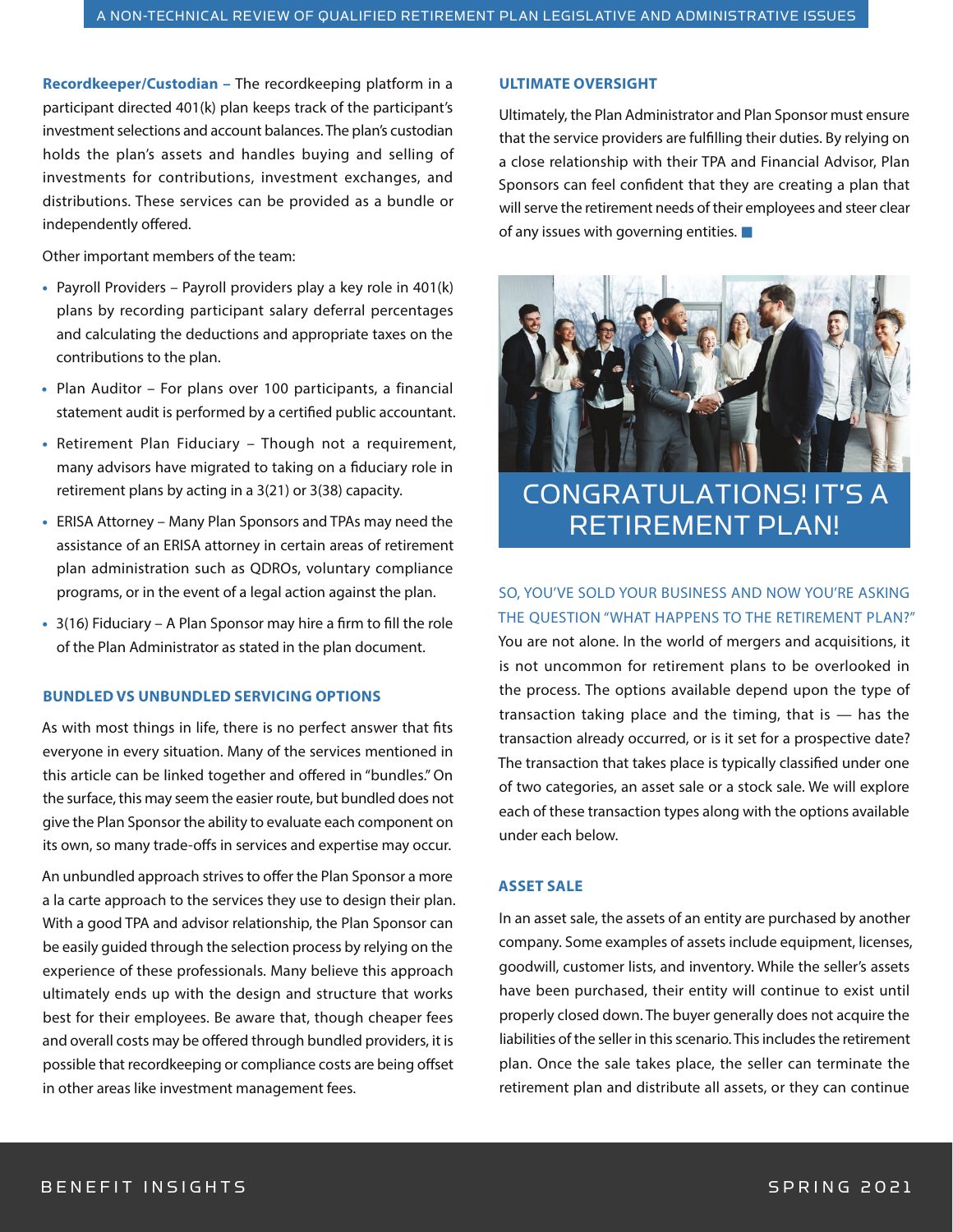operating the plan as long as the sponsoring entity continues to exist. Employees who transition to the buyer will be considered new hires and terminated under the seller's firm. In most cases, the terminated employees will have the option to roll over their account balances to the retirement plan of the buyer. It is common for the buyer's plan to be amended, allowing for immediate eligibility for these new employees. If it is not amended, the new employees will need to satisfy the eligibility requirements defined under the buyer's plan.

### **STOCK SALE**

In a stock sale, the buyer purchases the stock of the seller's company. The company is absorbed by the buyer, becoming part of the buyer's firm. The buyer becomes the employer and assumes all liabilities tied to the seller. This includes the retirement plan unless specifically addressed in the purchase agreement. Under this scenario, there are generally three options available with regard to the seller's retirement plan. First, the buyer could require the seller's plan be terminated prior to the effective date of the sale set forth in the purchase agreement. In this case, with the proper board resolution, the seller would be responsible for completing the termination of the plan. It is important that the termination process set forth by the IRS be followed in order to avoid violating successor plan rules.

Another option is to maintain both plans. As long as both plans satisfy coverage rules immediately before the transaction and there are no significant changes in the terms or coverage of the plan, the sponsor may rely on the transition rule where coverage requirements are considered satisfied. This means the plans can be separately maintained through the end of the transition period. This period runs through the end of the year following the year in which the transaction took place. After the transition period has expired, if the sponsor continues to maintain both plans, they must be tested together.

The third option available is to merge the plans. This is typically the option most plan sponsors choose. In this case, the seller's plan is usually merged into the plan of the buyer. This is accomplished through a resolution and amendment to the surviving plan. It is important the seller's plan be reviewed for any protected benefits. These benefits, such as vesting and certain distributable events, cannot be eliminated. It is also important to note that with the merging of the two plans, the surviving plan

inherits any compliance issues or failures that exist. The buyer should complete their due diligence with regard to review of the seller's plan before going this route. Any deficiencies will need to be addressed and corrected accordingly. This review and the subsequent documentation will prove beneficial should the seller's plan be selected for audit, as the IRS can audit a plan up to three years from the date the final Form 5500 was filed.

While every transaction is unique, some advance planning with regard to retirement plans can save you from quite a few headaches down the road. Take the time to consult with your advisors, including your CPA, attorney, etc., when considering buying or selling a business. As a buyer, if you don't, you could suddenly find you are the proud sponsor of a retirement plan! **■**



DEPARTMENT OF LABOR ISSUES CYBERSECURITY GUIDANCE

ON APRIL 14, 2021, THE DOL'S EMPLOYEE BENEFITS SECURITY ADMINISTRATION (EBSA) ISSUED LONG-AWAITED GUIDANCE DESIGNED TO PROTECT PARTICIPANTS FROM BOTH INTERNAL AND EXTERNAL CYBERSECURITY THREATS. The guidance is far-reaching and is directed at plan sponsors, plan fiduciaries, recordkeepers, and plan participants. This is the first time the DOL has issued guidance on cybersecurity for employee benefit plans and is a welcome step forward as it provides best practices and tips to help mitigate cybersecurity risks.

The guidance is set forth in three parts:

**Tips for Hiring a Service Provider:** Provides practical steps plan sponsors and fiduciaries can take when selecting retirement plan service providers.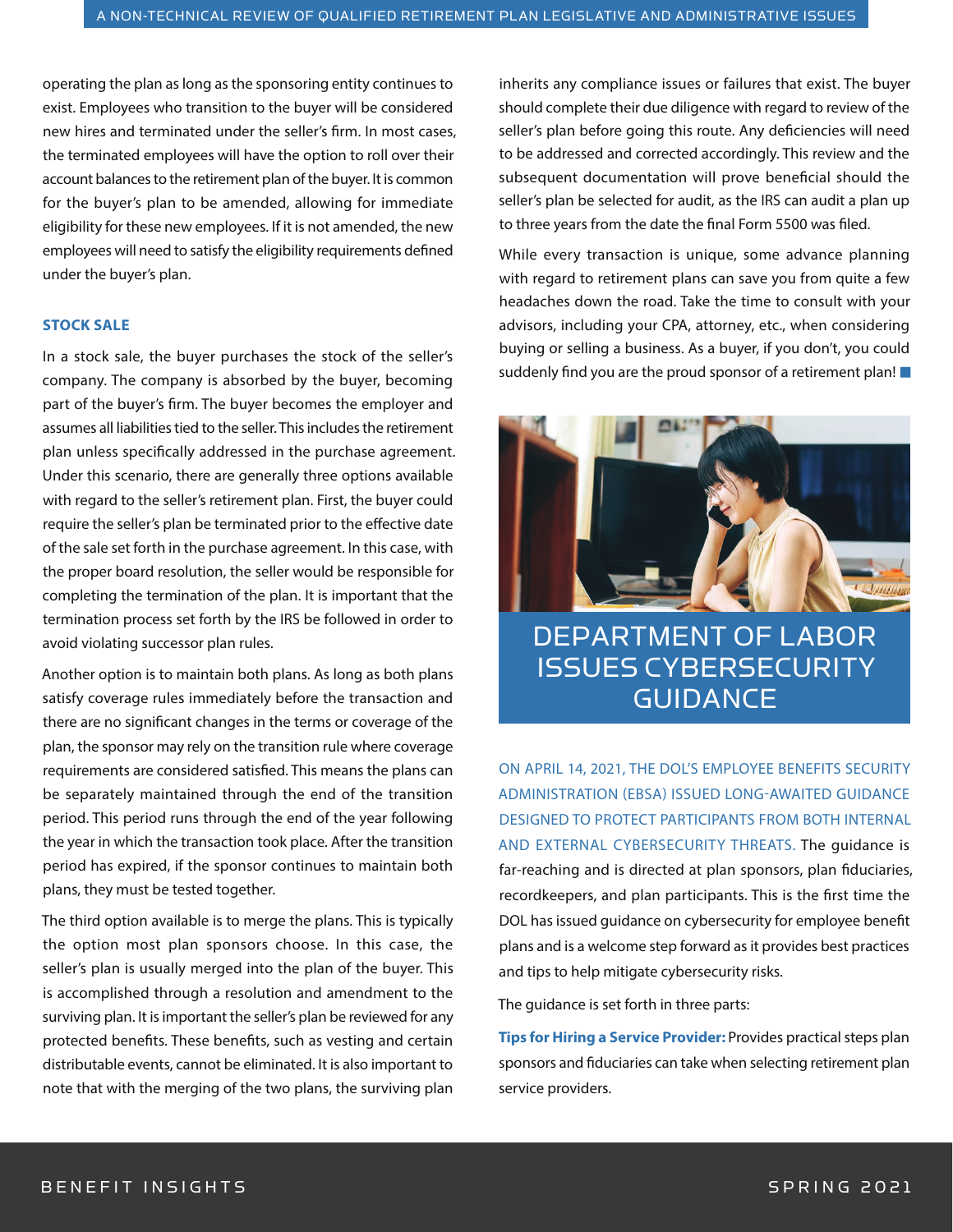- **•** Ask about the service provider's information security standards, practices, and policies, as well as audit results, and compare them to the industry standards adopted by other financial institutions.
- **•** Ask the service provider how it validates its practices, and what levels of security standards it has met and implemented. Look for contract provisions that give you the right to review audit results demonstrating compliance with the standard.
- **•** Evaluate the service provider's track record in the industry, including public information regarding information security incidents, other litigation, and legal proceedings related to vendors' services.
- **•** Ask whether the service provider has experienced past security breaches, what happened, and how the service provider responded.
- **•** Find out if the service provider has any insurance policies that would cover losses caused by cybersecurity and identity theft breaches (including breaches caused by internal threats, such as misconduct by the service provider's own employees or contractors, and breaches caused by external threats, such as a third-party hijacking a plan participant's account).
- **•** When you contract with a service provider, make sure that the contract requires ongoing compliance with cybersecurity and information security standards – and beware of contract provisions that limit the service provider's responsibility for IT security breaches. Also, try to include terms in the contract that would enhance cybersecurity protection for the Plan and its participants.

**Cybersecurity Program Best Practices:** Includes best practices designed to assist plan fiduciaries and recordkeepers in managing cybersecurity risks.

- **•** Have a formal, well documented cybersecurity program.
- **•** Conduct prudent annual risk assessments.
- **•** Have a reliable annual third-party audit of security controls.
- **•** Have clearly defined and assigned information security roles and responsibilities.
- **•** Have strong access control procedures.
- **•** Ensure that assets or data stored in the cloud or managed by a third-party service provider are subject to appropriate security reviews and independent security assessments.

# **Upcoming Compliance Deadlines for Calendar-Year Plans**

# **15th May 2021**

**Quarterly Benefit Statement –** Deadline for participantdirected plans to supply participants with the quarterly benefit/ disclosure statement including a statement of plan fees and expenses charged to individual plan accounts during the first quarter of this year. Note that May 15th falls on a weekend in 2021. No clear guidance allows extending the deadline to the next business day.

# **30th June 2021**

**EACA ADP/ACP Corrections –** Deadline for processing corrective distributions for failed ADP/ACP tests to avoid a 10% excise tax on the employer for plans that have elected to participate in an Eligible Automatic Enrollment Arrangement (EACA).

# **29th July 2021**

**Summary of Material Modifications (SMM) –** An SMM is due to participants no later than 210 days after the end of the plan year in which a plan amendment was adopted.

# **2nd August 2021**

Due date for calendar year end plans to file **Form 5500** and **Form 8955-SSA** (without extension).

Due date for calendar year end plans to file **Form 5558** to request an automatic extension of time to file Form 5500.

# **14th**

**Quarterly Benefit Statement –** Deadline for participant-directed defined contribution plans to provide participants with the quarterly benefit/disclosure statement and statement of plan fees and expenses that were charged to individual plan accounts during the second quarter of 2021. Note that August 14th falls on a weekend in 2021. No clear guidance allows extending the deadline to the next business day.